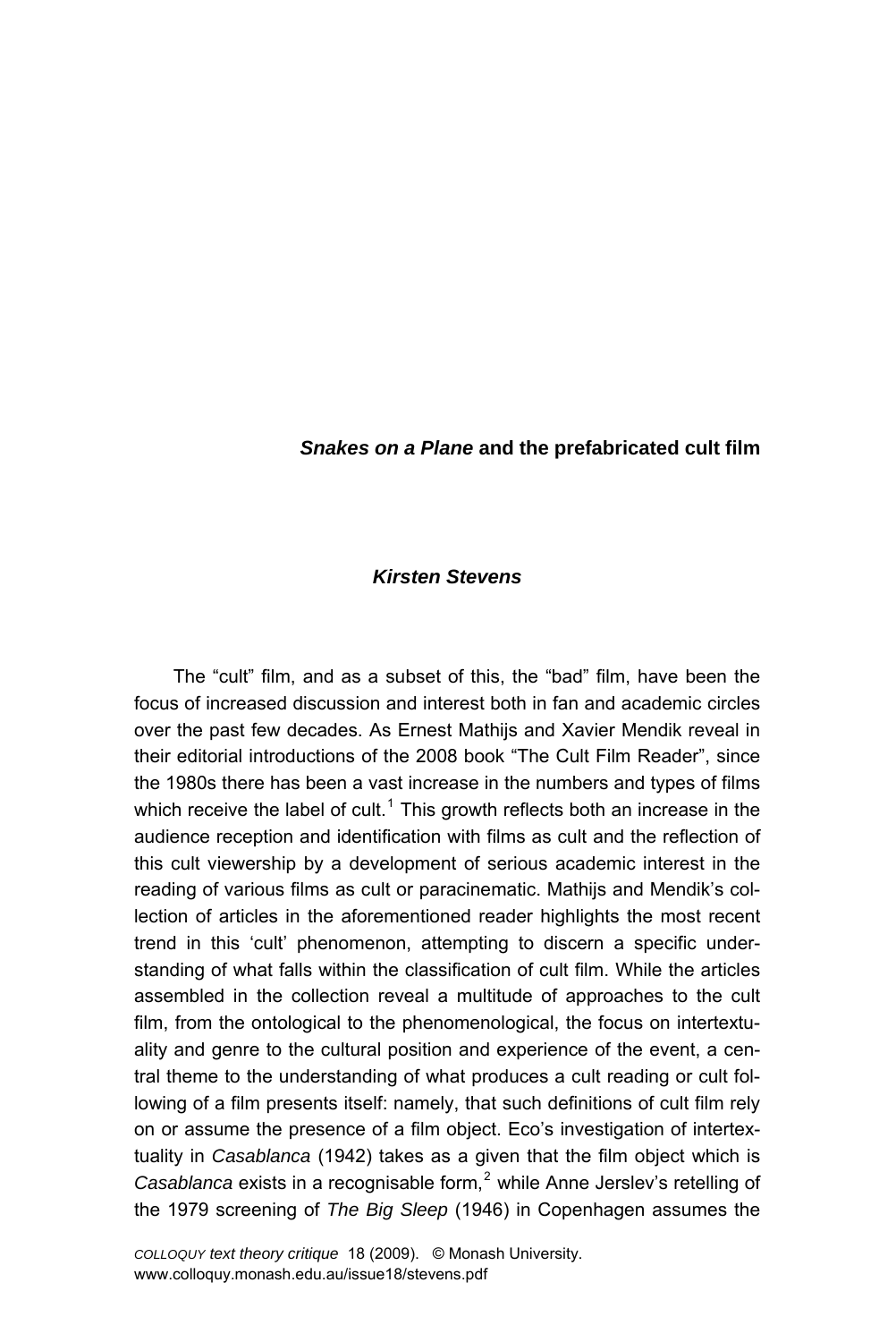fixed existence of Howard Hawk's film. $3$  In recent discussions of active fandom, which is often related to notions of cult film appreciation, Henry Jenkins' arguments for textual poaching and fan production in relation to such cult objects as *Star Trek* assumes the presence of the film object as a fixed and complete centre around which the cult of fandom emerges. $4$  In short, and to cite another attempt at defining cult films, "'cult' is largely a matter of the ways in which films are classified in consumption."<sup>[5](#page-12-1)</sup> Whether viewed as a reading protocol or a set of definable textual characteristics, the classification of a film as "cult" occurs only with the understanding that it exists as a tangible film object.

In light of this, the focus of this paper is contrary to previous understandings of cult. As I will endeavour to argue, *Snakes on a Plane* (2006) presents an evolution in both the classification of cult film and in the reading of cultural phenomena in relation to the creation of the cult film object. Through a discussion of the filmís fan experience and the development of the film object I will place the identification of the *Snakes on a Plane* cult not within the realm of consumption of a finished product or object, but rather in the realm of anticipation and highlight the way in which this location of the cult label resulted in the prefabrication of the cult film object.

As a title, a concept, a synopsis and even, in an extraordinary way, a philosophy, *Snakes on a Plane* says it all. With these four words, New Line Cinemas gave prospective audiences all the information they really needed about the High Concept, action/horror genre flick released in August 2006  $$ namely that it would be bad, terrible, god awful, and almost certainly a cult film hit. The resulting film, directed by David R Ellis and filmed for a budget of just over \$30 million USD, delivered all that this title promised and placed the film firmly within the ranks of the appreciably terrible creature features and disaster films which have made audiences cringe with something akin to a pulped version of Burke's delightful horror.

The film launches the Hawaiian-set story of tourist Sean Jones who witnesses the murder of an important American prosecutor by an LA based mobster: Eddie Kim. Sean, agreeing to testify, is placed on a Red-Eye flight to LA while Kim employs all his powers of absurdist logic to find retribution. At this point, some 25 minutes in, the film willingly dispenses with plot and shifts to its true points of focus: the plane, Pacific Air Flight 121; FBI agent Neville Flynn, played by Samuel L Jackson; and most importantly, the snakes, some 500 specimens, a mix of real and computer generated.

With its stars in place the film soon gets down to business, releasing crates of snakes into pheromone drenched economy cabins and into conduits containing the planes electrical wiring. Audiences are treated with the full glory of all things snakes can and can't do, from uncoiling spring like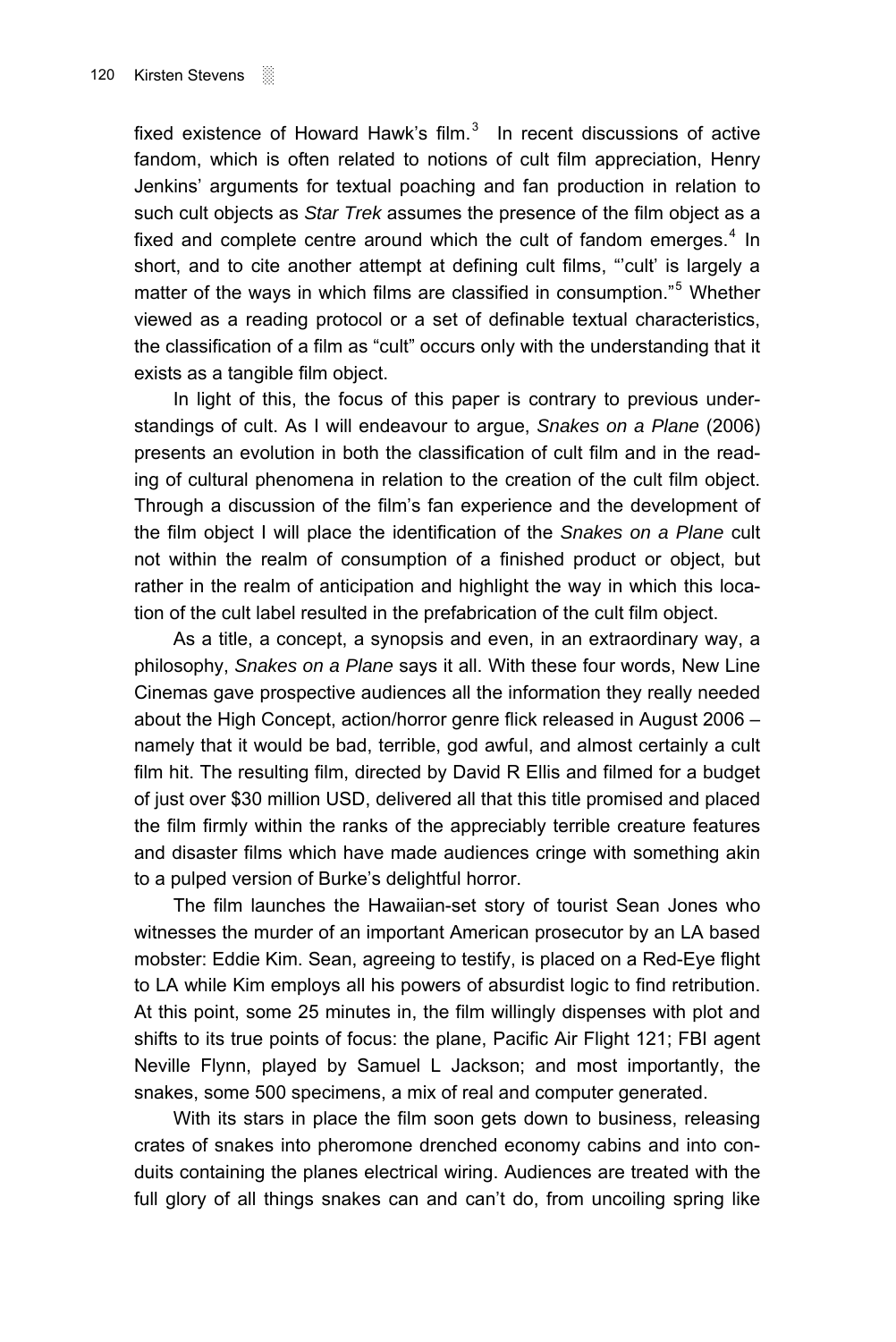from concealed nooks to bite in cringe-worthy places, to chewing rodent like through essential electrical caballing. As passengers and crew are endangered through various serpentine encounters, Jackson must rise to true "asp" kicking form to save the day and save his witness. The culminating effect, as Andrew Mueller suggested in "The Guardian" in May 2006, is a plot from which "no possible cinematic good can come."<sup>[6](#page-12-1)</sup> Yet this is, I would argue, the very position that the film hopes to enjoy.

There is a fascination that bad films hold; that they have spawned an ever growing mass of literature and academic interest, not the least of which includes the Monash "B for Bad Cinema" conference that was the first home of this paper, provides evidence of their continuing appeal. Although the various bad films which have been created over the years easily outnumber even the numerous written accounts of such films, there are some which stand out from the deluge as being endearingly, even inspiringly terrible. Opening his 1986 book, "The World's Worst Movies", Tim Healey explains:

Sometimes the badness of a movie may stem from unusually wooden acting, a lame script or rickety props. But sometimes the concept itself enshrines a surreal idiocy which enhances all other defects, like a mutant herd of monster rabbits, or the pickling of Hitler's brain in a bottle  $<sup>7</sup>$  $<sup>7</sup>$  $<sup>7</sup>$ </sup>

In such company, the placing of deadly serpents on an aircraft seems hardly out of place, and it is within this cannon of cinematic texts that *Snakes on a Plane* willingly constructs itself.

The film object *Snakes on a Plane* (from here on referred to as *Snakes*) certainly positions itself within the discourse of bad film and more broadly cult film. To consider the film through what Mathijs and Mendik frame as the "philosophy of the cult film,"<sup>[8](#page-12-1)</sup> Snakes can be understood as answering to categorisations of cult in terms of both ontological and phenomenological readings of the category. To clarify and locate the use of each of these terms, I appeal to the definitions of these philosophical perspectives on cult cinema explored within "The Cult Film Reader." In the introduction to section one of this volume, Mathijs and Mendik define an ontological approach to cult cinema as primarily one concerned with identifying formal, stylistic or thematic qualities which describe a cult film by what is *inside* the text and considers how this regulates its meaning. <sup>[9](#page-12-1)</sup> Through such an ontological reading of the film, *Snakes* can be understood to pay tribute to several commonly acknowledged qualities of the cult film, most notably issues of badness, hyperbolic exaggeration of genre, intertextuality and explicit and explicitly detailed violence.<sup>[10](#page-12-1)</sup> Yet the significance of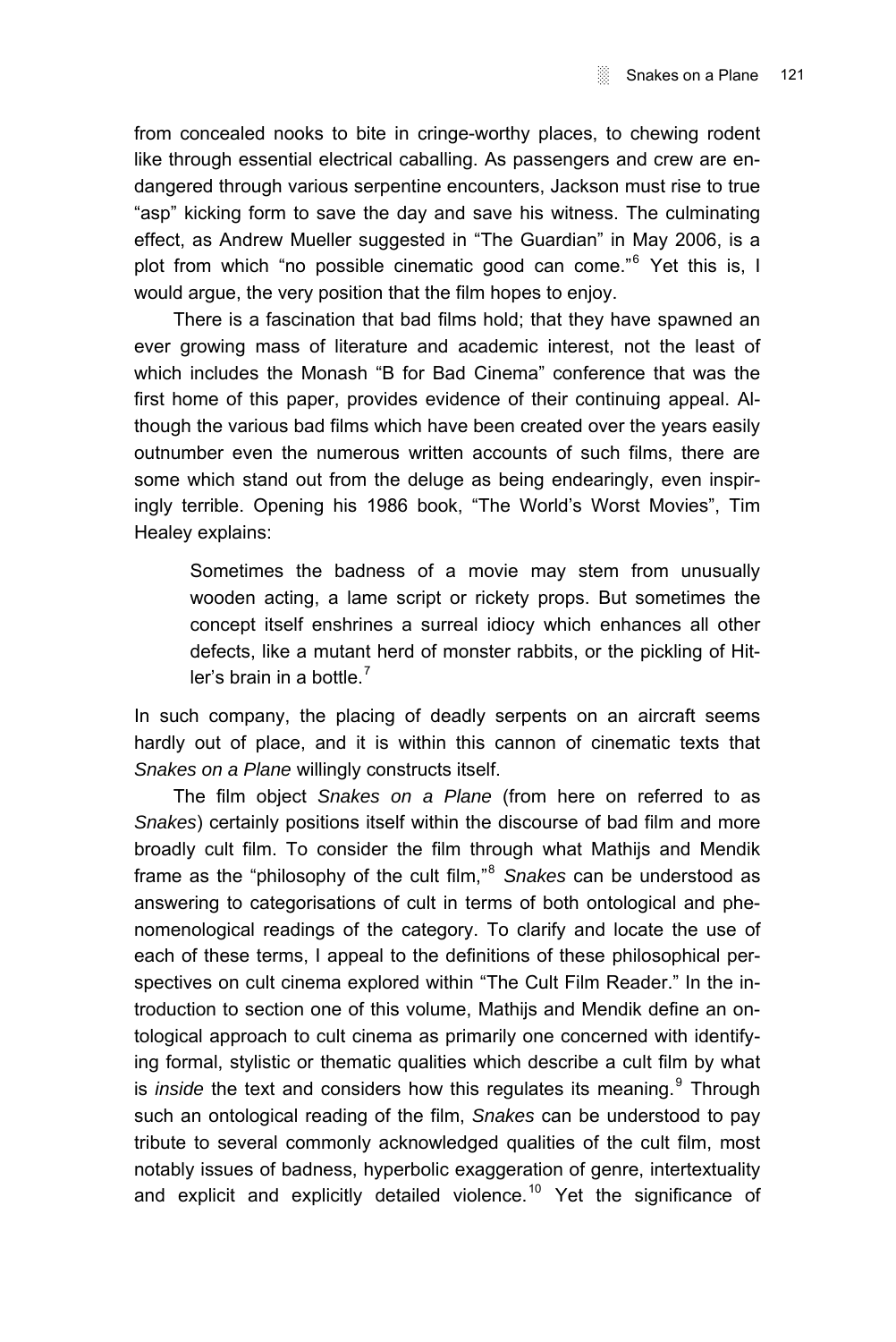*Snakes* is that the film itself is the least important aspect of its filmic experience. Unlike previous cult films, the phenomenon of *Snakes* did not begin with the film's release and the reception of the film object, but rather with the audience anticipation spawned from the suggestion of a title. The fullest understanding of the cult of *Snakes* is then one which can more usefully be determined through a phenomenological reading. According to Mathijs and Mendik, phenomenological approaches, in regards to cult cinema, are subjectivist in that "they rely upon reception or audience research to generate evidence about how conditions *outside* the text regulate its meaning.<sup>"[11](#page-12-1)</sup> Through considering the effect of "outside conditions," including the features of a film that are attributed by audiences and through its reception, an understanding of cult cinema based on its place within a cultural context can be achieved. Here the benefit of a phenomenological reading of *Snakes* is revealed in its ability to cater for an investigation of the cult nature of the filmís audience. Yet, considering the primary cult audience for *Snakes* is one of anticipation rather than reception, even the use of such a phenomenological reading breaks with its previous understandings through relying not on the cultural impact of the object but the anticipation of the film's cult potential.

 The phenomenon of *Snakes* began over a year prior to the filmís premiere with a title and a posting on a blog. On 17 August 2005, screenwriter Josh Friedman, who had been approached to work on an upcoming New Line film with the revised title of *Pacific Air Flight 121,* revealed with much relief that the film, then still in production, would be reverting to its original name: *"Snakes on a Plane".* The film owes much of its fascination to this self-evident title, Friedman himself explains:

It's a title. It's a concept. It's a poster and a logline and whatever else you need it to be. It's perfect. [...] It's the Everlasting Gobstopper of movie titles. $12$ 

He himself has taken this to heart, continuing:

I become obsessed with the concept. Not as a movie. But as a sort of philosophy. Somewhere in between "Cíest la vie", "Whattya gonna do?" and "Shit happens" falls my new zen koan "Snakes on a Plane."<sup>[13](#page-12-1)</sup>

Between the title and the "philosophy" of *Snakes on a Plane*, a phenomenon began to take form. Before the film had even concluded principal photography in September 2005, fans had begun creating merchandise, art, and dialogue for the incomplete film. The film became the meme<sup>[14](#page-12-1)</sup> of the moment – spreading from blog to forum to fan site to film dialogue fo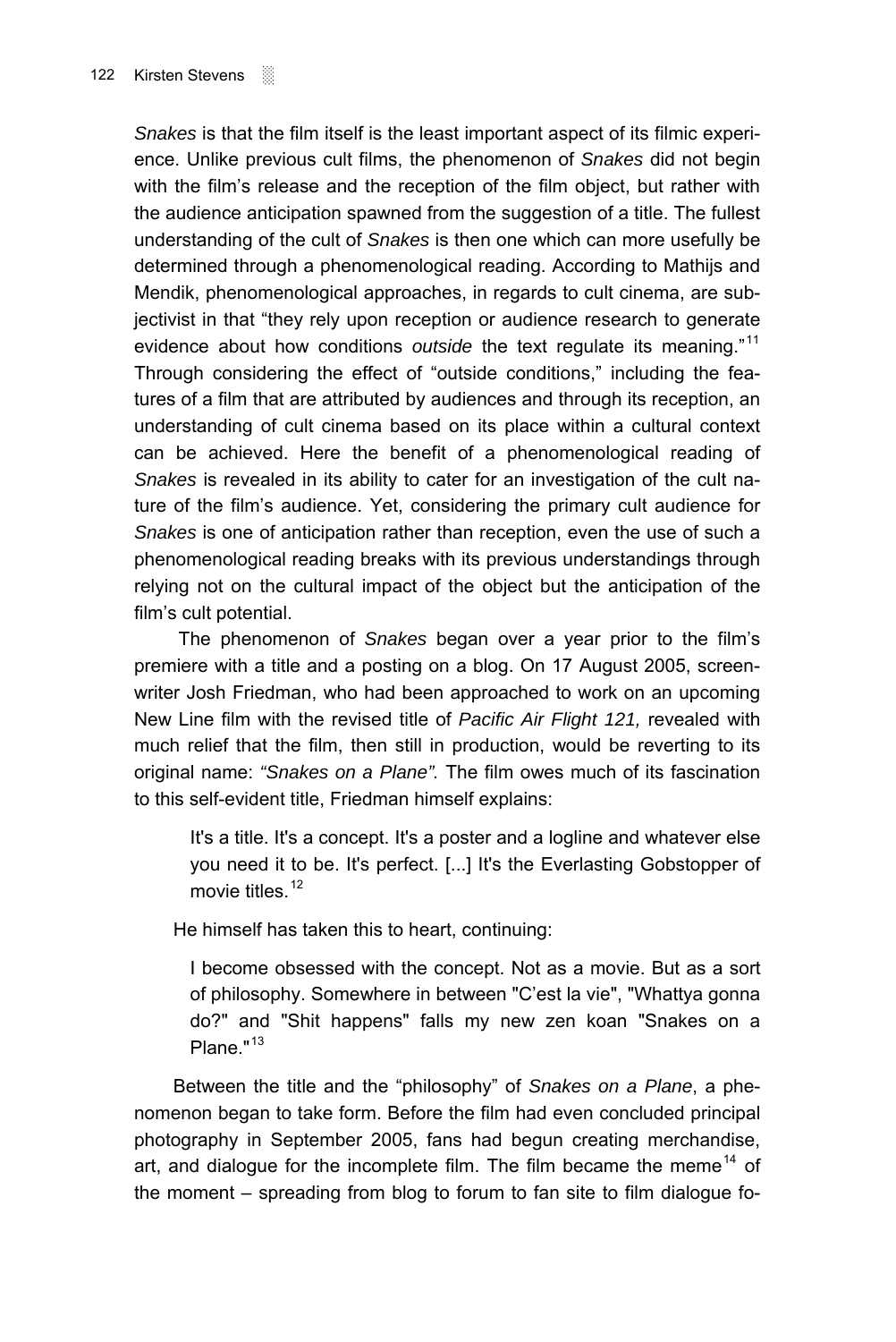rums like the now defunct Snakesonaplane.ning.com, a site which allowed fans to suggest and vote on lines of dialogue they'd like to see in the film.

Fan fashion quickly emerged with *Snakes on a Plane* T-shirts, along with a fan tag for the film; the title written characteristically as "SoaP." Posters, art and trailer clips emerged referencing the premise of the film and its lead star Samuel L Jackson's past filmography. In October 2005 fans Chris Rohan and Nathaniel Perry of Subatomic Warp collaboration added to the growing mass of fan-creations with an R-rated audio trailer for the film inspired by Jackson's 1994 *Pulp Fiction* role. The characteristic line "I want these motherfucking snakes off this motherfucking plane," authored in this trailer became a hit amongst the wider fan community and increasingly appeared in subsequent fan productions.

By the beginning of 2006 thousands of sites buzzed with news, threads, forums and fan creations in ode to the combination of Snakes, Planes and Samuel L Jackson. The hub of the online craze soon became purpose built blog, "Snakes on a Blog," written by Law student Brian Finkelstein with the express mission of gaining its author seats at the film's LA Premiere. Here Finkelstein catalogued the mass of fan productions emerging in anticipation of the film, along with official news and release information. The site detailed the active celebration of the film-to-be and provided the epicentre for the growing cult community.

The expanse of this fan production feeds directly into the understanding of the film as a cult phenomenon, and perhaps provides the most useful moment to illustrate how the film breaks with the traditional ordering of the allocation of the cult label. The active celebration of *Snakes*, as well as the cohesive community and commitment detailed through the manner and mode of the fan productions fits within notions of cult film consumption de-tailed by Mathijs and Mendik in their definition of what a cult film might be.<sup>[15](#page-12-1)</sup> Yet this apparent adherence of *Snakes* to notions of consumption is in itself paradoxical as in this case the cult film remains un-consumed and still unconsumable throughout its active celebration. The paradox of the unconsumed cult object is furthered through its cyberspace phenomenon, which can be understood as providing a moment of pre-filmic "Liveness". Mathijs and Mendik construct the notion of "liveness" as "what all film consumptions have in common...in which 'being there' and 'being part' be-come important...<sup>"[16](#page-12-1)</sup> The cult experience suggests an element of exclusivity and of awareness; as being part of an experience which somehow magnifies the cultural importance of the appreciation of the object. Often such ìlivenessî is associated with the midnight sessions of *The Rocky Horror Picture Show* (1975), or the one-off screenings such as Jerslev's recollection of *The Big Sleep*. Yet the phenomenon of *Snakes* produced its owned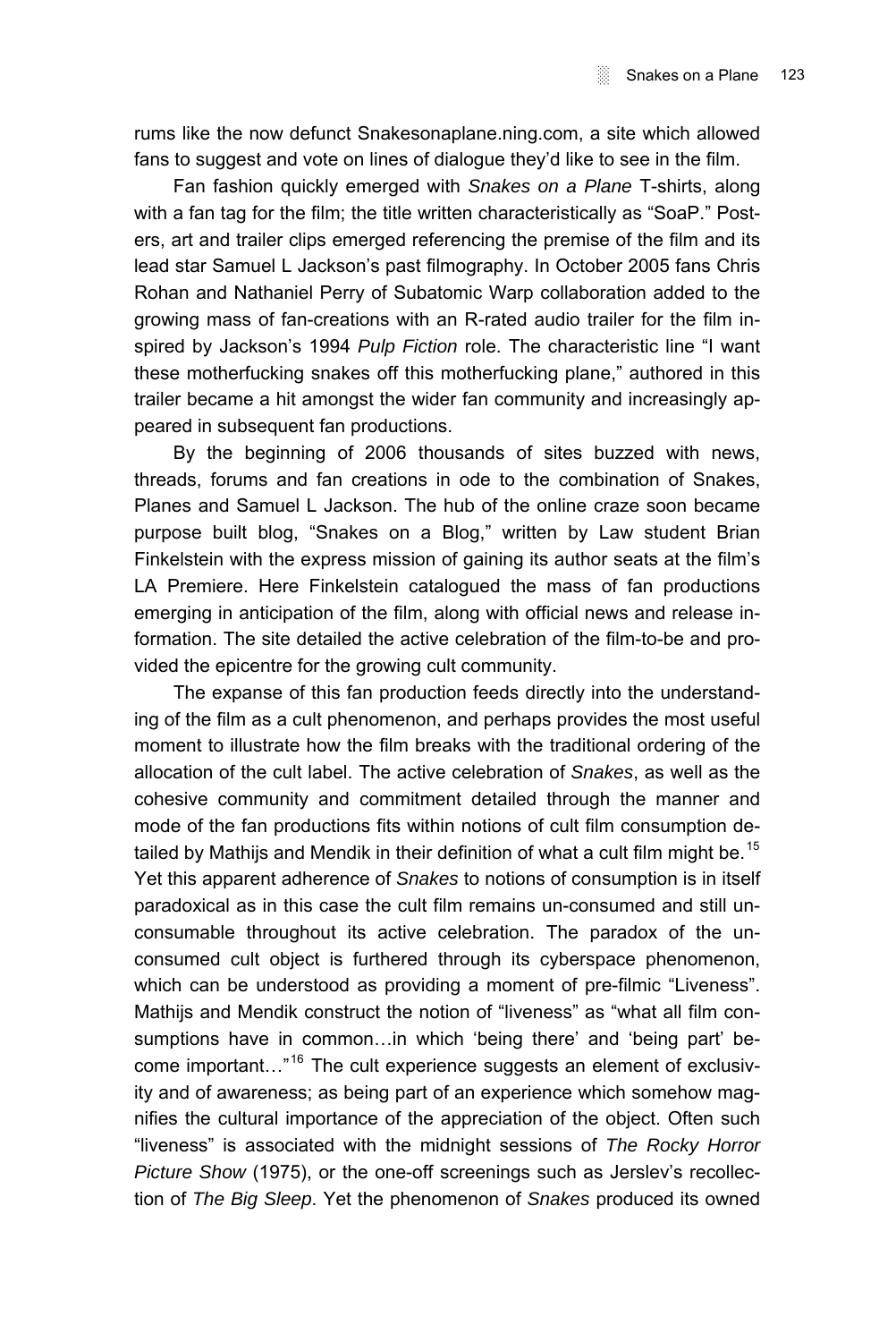lived experience, even if the "liveness" in this case is virtual. The 'being tapped-in<sup>'</sup> to the *Snakes* virtual experience, knowing the newest sites and the latest fan productions, replaced the "being there" of the cinema event. The official *Snakes on a Plane* website furthered this virtual liveness, posting links to the latest and greatest fan devotations to keep its community of admirers in the loop. The *Snakes* community shared the experiences of a multitude of fan-art, -trailers, -music videos, -songs, -poems, -fiction, fashions, -parodies, blogs and miscellaneous websites which swept across cyberspace, the truly important information such as how to say "Snakes on a Plane" in Esperanto, Klingon and American sign language, all faithfully recorded by archivists such as Finkelstein and his "Snakes on a Blog."

The archiving and the shared experience of *Snakes'* fan production, which ranged from the amateur to the professional and included everything from song covers to purpose written ballads, trailers and short films, posters and photographic re-enactments, located *Snakes on a Plane* within a specific cultural moment and distinguished it as a cultural icon. Speaking of the role internet chatter and fan interaction plays in the recognition of the cultural icon, Barbara Klinger explains:

Ultimately, the sheer volume of commentary matters most, including the dissonant postings on message boards, the different visions of fan fiction, and the varied appropriations of e-cinema parodies. In their heterogeneity, such discourses help to canonize the text and sustain its presence in the public eye.<sup>[17](#page-12-1)</sup>

From a deluge of trailers and clips depicting Lego figures or Barbie and Ken dolls facing the horrors of lolly snakes attacking toy or paper aeroplanes, a number of fan creations as well as their creators became well known within this rapidly expanding community. An entertaining and prolific fan, DCLugi, contributed a number of videos, illustrating the extent to which the online responses to *Snakes* were often lovingly laboured over. A particularly well known offering, DCLugi's cover of U2s "Sometimes you can't make it on your own", titled "Someone tell Sam Jackson he's my bro", exemplifies the techniques employed in much of the fans' creative response. The video clip, which echoes the film clip of the original U2 song, depicts DCLugi as a convincing Bono crooning in front of digitally entered publicity shots of Samuel L Jackson and cardboard cut-out snakes. DCLugi's clip highlights the intertextuality common to fan productions, referencing Jacksonís work in films from *Pulp Fiction* to *Unbreakable* (2000). It further references the fan community itself with the inclusion of Subatomic Warpís line, as well as denoting an awareness of broader popular culture with the inclusion of the otherwise unconnected U2 song.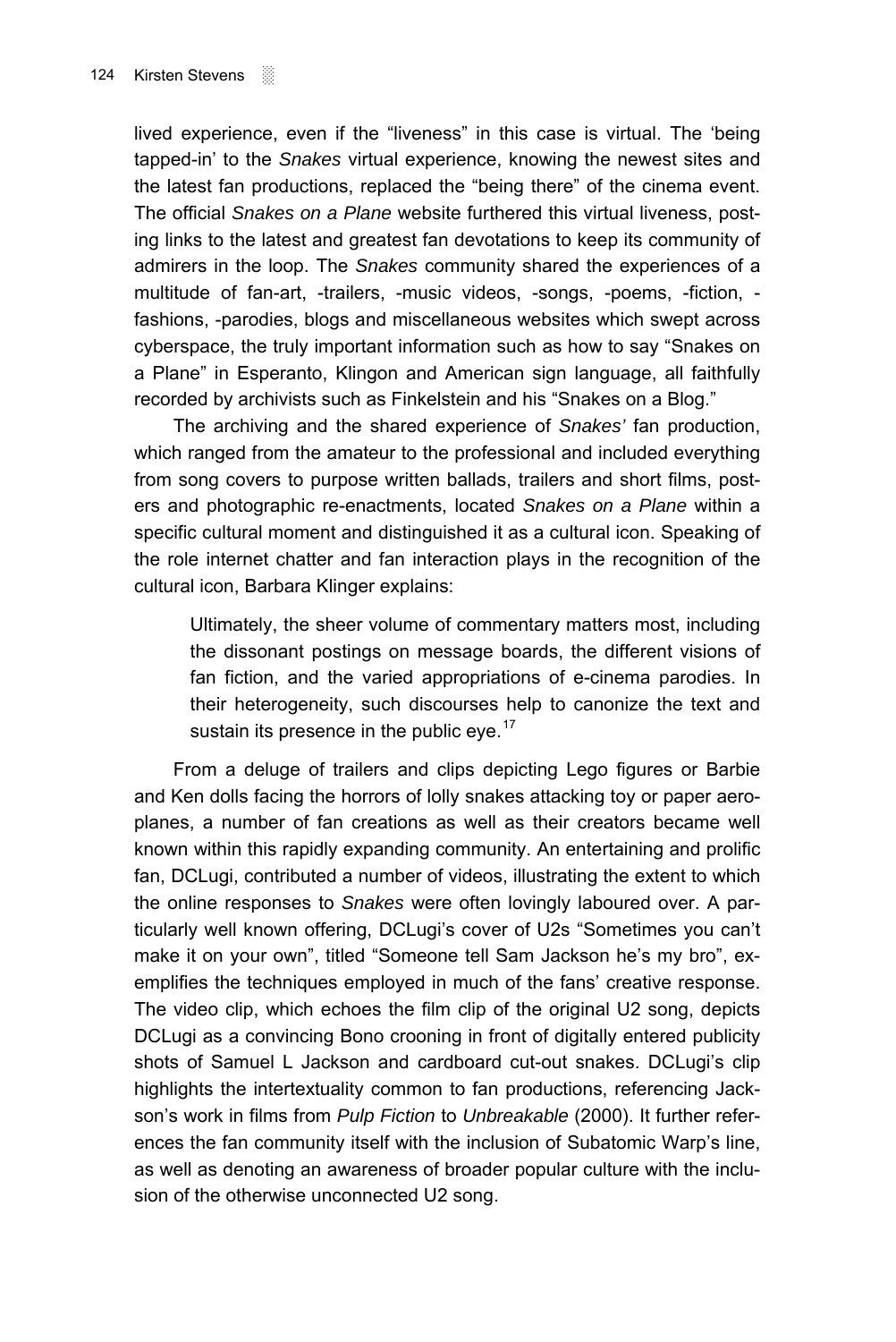While the magnitude of the fan response to the film canonises it within the cultural memory, this phenomenon of fan appropriation and creation within itself is not unique. Certainly a number of other films over the past decade have had a similar response, most notably sagas such as *Star Wars* (1977-2005) and *The Lord of the Rings* (2001-2003), as well as such films as Artisan's *The Blair Witch Project* (1999). The latter, in particular, marks the power of the internet in both creating hype for a film and illustrating the interactive tendencies of online fans. A very low budget (\$35,000 USD) film released by Artisan Entertainment in 1999 following an extensive campaign selling the film as a "true story," the online hype for *The Blair Witch Project* resulted primarily from the ingenious use of film's official website. Articles, diary entries and supporting evidence was posted by the creators of the film to develop the back story for the film and lend weight to the notion that the plight of the characters was in fact, fact. Following the release and success of the film the *Blair Witch* style was harnessed in a number of spoof and e-parodies of the film including such titles as the "The *Bewitched Project*<sup>*n*</sup> and "*The OZ Witch Project*.<sup>"[18](#page-12-1)</sup> Numerous blogs and discussion boards also took up the topic of the film creating both pre and post film hype which similarly canonised the text within the cultural sphere.

Nor is such participatory responses of fans an internet only phenomenon. As Henry Jenkins reveals in his book *Textual Poachers*, through analogies to the tale of the children's story of the Velveteen Rabbit and the slightly more adult tale of "I Grok Spock," the appropriation and reinterpretation of authorised text by fans for the purpose of unauthorised production has long been an aspect of fandom, often realised in the writing of fan fiction or the discussion and re-appropriation of meanings within the original. As Jenkins explains:

... intense interaction eventually leads many fans toward the creation of new texts, the writing of original stories.  $[...]$  This modification need not be understood as textual "disintegration" but rather as home improvements that refit prefabricated materials to consumer desires.[19](#page-12-1)

While the style and magnitude of the fan response to *Snakes* is not in itself new, the examples of *Star Trek* and *The Blair Witch Project* preceding the outpouring of fan production for the 2006 film, the timing of the fan response in relation to the film object does mark a distinct break with past examples. Unlike *Star Trek* and *The Blair Witch Project*, the re-writing of the original text in the case of *Snakes* precedes the realisation of the finished film. The largest and most interesting part of the *Snakes* fan phenomenon preceded the release of official trailers and plot information, and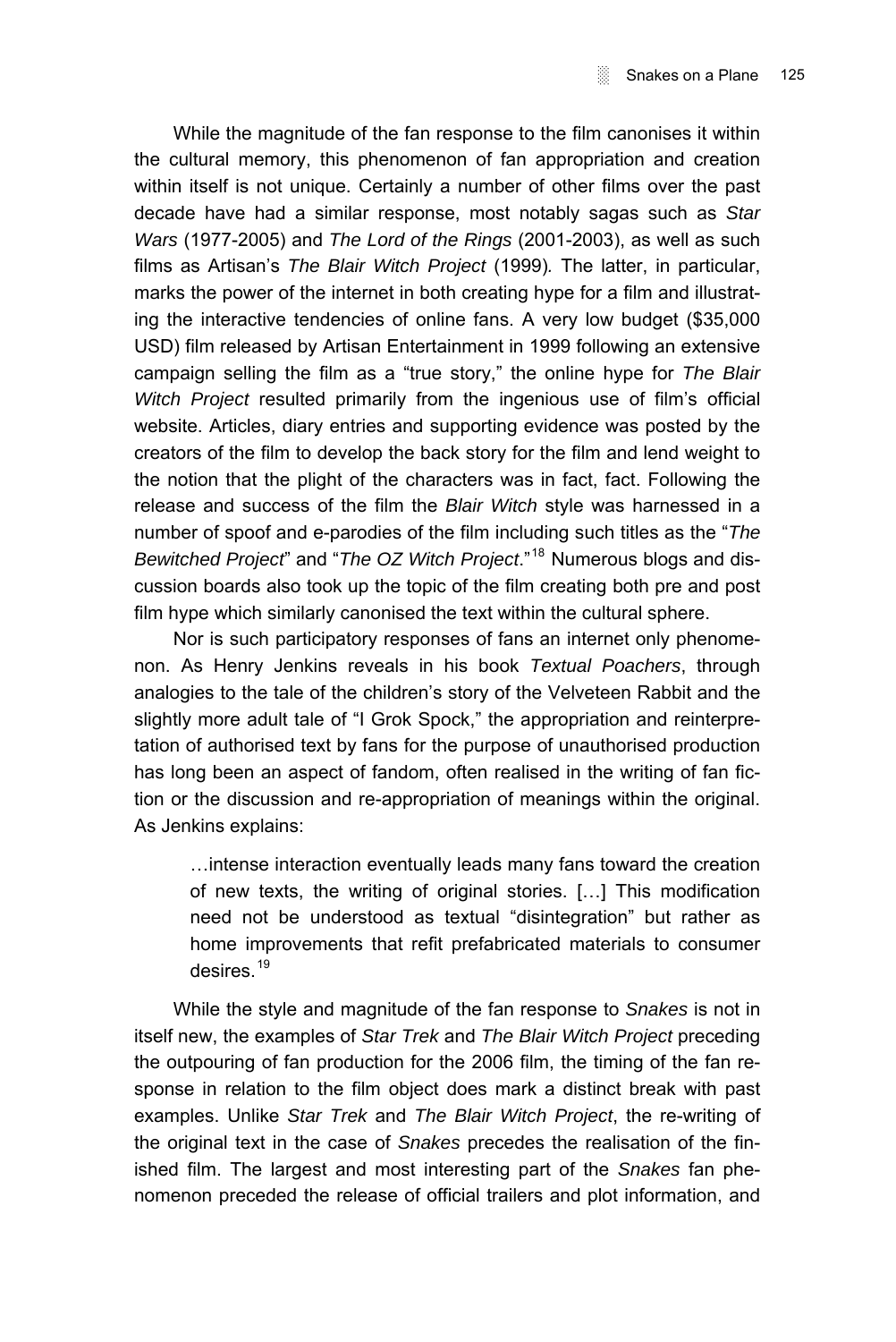in some cases even preceded the conclusion of principal photography on the film. This aspect of *Snakes* highlights the way in which it deviates from traditional understandings of fan interaction and cult appreciation.

The importance of the *Snakes* experience in shifting previous understandings of how cult fandom interacts with the film object is highlighted in the consideration of the many e-parodies of the film. *Cats on a Plane*  (2006), a professional looking short film directed by Cory Strassburger, provides a great example of a *Snakes* e-parody, depicting a group of airline passengers who are systematically attacked by a number of domestic cats which have been genetically modified by a lonely yet well-meaning scientist. The short film, which references the generic elements of the creature/disaster film, constructs an entertaining and believable reworking of the *Snakes on a Plane* theme. If we understand, as Klinger posits, that "parody works by identifying distinctive aspects of the original and rewriting them into a new narrative context through exaggeration,<sup>"[20](#page-12-1)</sup> then *Cats on a Plane* constitutes a parody of *Snakes on a Plane*. The elements of the "animal threat" and "aircraft" are identified as the central aspects of the "original" and are reworked within the short film to produce a new narrative which is different yet extraordinarily familiar beneath its excess. Such an assessment however creates a disparity and represents a confusion of what we have established as the governing rules of the parody. To again appeal to Klinger,

Parody depends absolutely on the imitation of previous works, representing a mode on intertextuality that foregrounds the inevitable interrelation of cultural practices. $21$ 

While *Cats on a Plane* certainly references the genre expectations of horror/suspense present in the film, the notion that it directly references the ìoriginalî text of *Snakes* is debunked as the film objectís release succeeded the parody by at least a month. Such circumstances were not unique in the experience of the *Snakes on a Plane* theatrical release, with the sale of the straight to DVD Mexican film *Snakes on a Train* (2006) preceding the official film's premiere by mere days.

The cult phenomenon of *Snakes* is then characterised by primarily temporal considerations: namely the move towards pre-emptive celebration rather than considered reception in the fan community. Unlike traditional understandings of fan production following the original text, *Snakes* is marked by the volume of unofficial readings of the film prior to its existence in the public domain. Yet this anticipatory fan response achieved more than simply valorising the film and canonising it within the social sphere. The inverting of the traditional timeline for fan interaction and participation in rela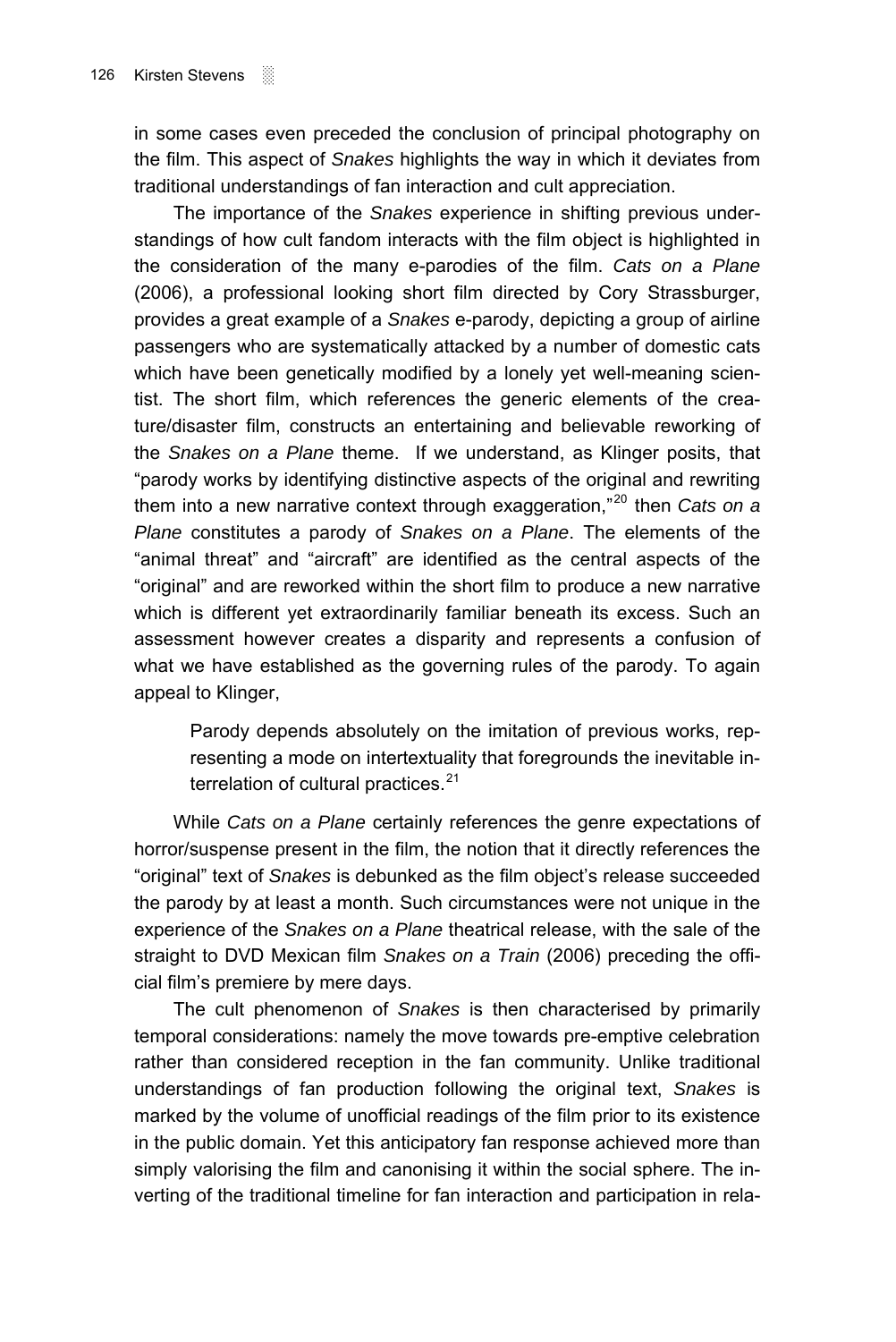tion to the cult object created a unique set of circumstances that ultimately allowed for the "official" film to be influenced by the expectations of a widespread fan community.

The *Snakes* experience highlights the point of convergence between cultures of production and consumption, specifically embodied by the studios and mainstream media, and the fans and film viewers, respectively. The consuming culture of the fan overlapped with the producing culture of Hollywood as fans exercised a direct influence on the production of the film. This overlap illustrates further the significance of *Snakes* as a new form of cult object. According to Klinger:

Because parody emphasizes the inevitable intertextuality that marks cultural production, there is a certain "chicken and egg" circularity to the issue of origins.<sup>[22](#page-12-1)</sup>

While Klinger understands this circularity as the recycling of concepts throughout the greater history of both cinematic and literary history, *Snakes on a Plane* realises this circularity of influence within its own film/fan relationship.

As the fan response to *Snakes* developed in a large part before any pertinent information about the film was released, following the close of principal photography in September 2005, New Line noted a disparity between fan expectations and the film which had been made. This disparity most clearly presented itself through the film's relatively weak MPAA rating which seemingly failed to match fan expectations of the film's content. In an inspired move, New Line chose to listen to its fans. As director David Ellis revealed:

Internet sites started tracking us as soon as 'Snakes' was announced ... And we were smart enough to listen to them. That's better than hearing, after the fact, 'Oh, we liked 'Snakes on a Plane,' but it would have been really cool if they had done this.<sup>[23](#page-12-1)</sup>

In response to the fan craze, New Line paid for five additional days of shooting in March 2006. Rather than a traditional re-shoot to fix plot holes or fill in additional footage, the purpose of the re-shoot was to raise the film from a family friendly PG-13 rating, to a fan friendly R-rating. The re-shoot brought the film in line with the growing fan expectations through upping the violence of the snake scenes and incorporating what Ellis termed "Mile" High Club nudity. $124$  $124$  The re-shoot also saw the inclusion of fan-authored elements such as Subatomic Warp's distinctive line of dialogue featuring Samuel L Jackson's favourite 13-letter profanity.

Further to the inclusion of raunchier and more violent images and fan-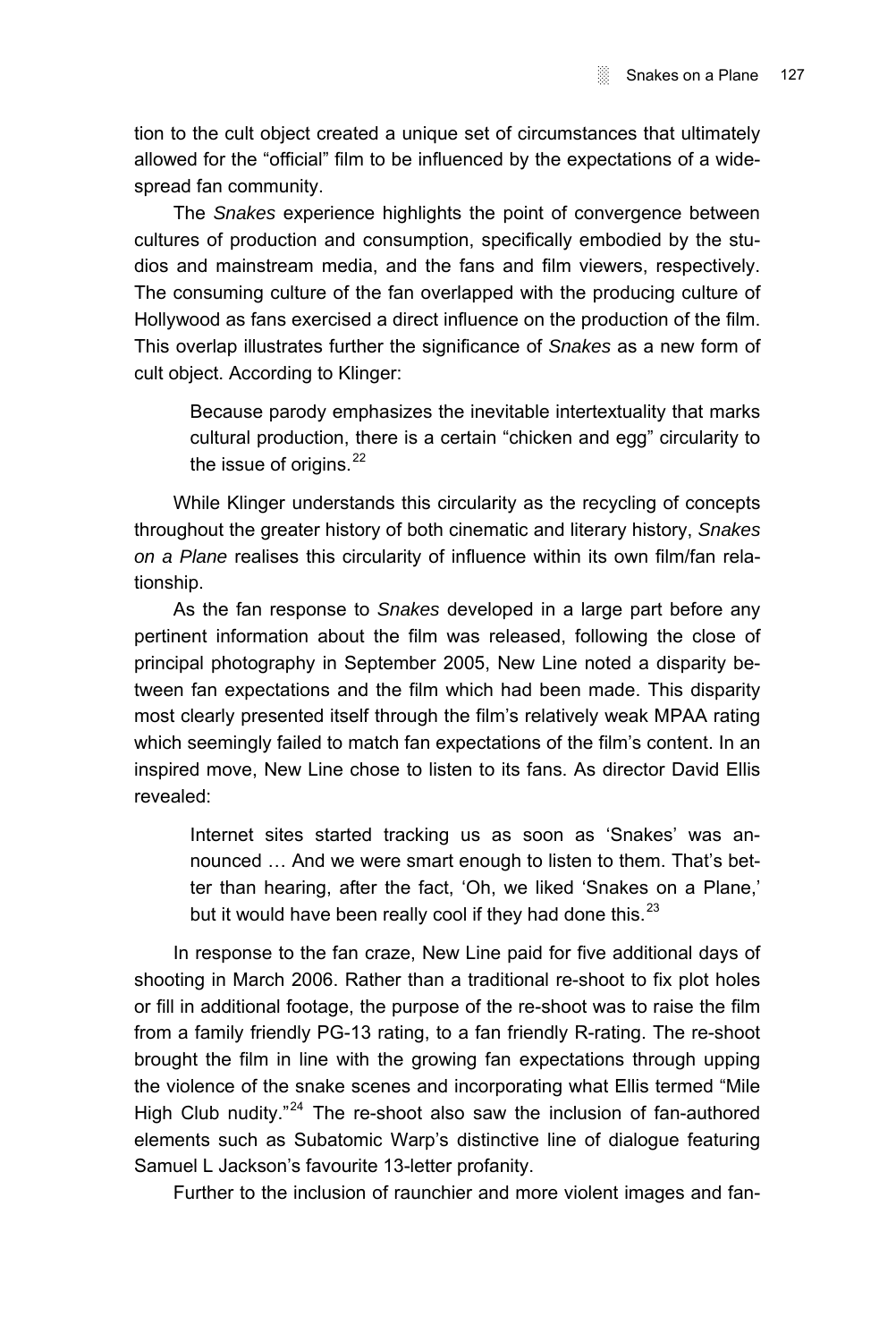authored dialogue. New Line Cinemas made the fans' involvement official. In collaboration with social-networking site TagWorld.com, New Line cinemas announced a *Snakes on a Plane* soundtrack song competition. The prize, won by LA based Captain Ahab*,* was the inclusion of their song "Snakes on a Brain" in the film, while runner up, Louden Swain, had their song included on the official soundtrack release.

As Mueller explains, "this interactive aspect is what makes *Snakes on* a Plane such a significant cultural moment.<sup>[25](#page-12-1)</sup> Unlike previous internet crazes or moments of excessive fan production, *Snakes* marks the moment at which fan culture blurs with the producing culture to confuse the boundaries of production and consumption within the cultural sphere. In this way, Klinger's notion of the chicken and egg circularity of origins and influence is captured within the history of a single film. The film, which fed the creation of fan texts, in turn draws upon the fan production in the creation of the original. The fan then, rather than reading and re-writing the original to better meet their expectations as Jenkinsí *Star Trek* fans might, participate in the construction of the original. The original is then a parasite of itself, existing at once and always in relation to the fan-produced re-readings of its prior non-existent self.

This moment confirms Jenkins' notion of "convergence culture." Jenkins develops an understanding of convergence culture as a means to articulate the interaction of different media types, specifically, interrogating the point at which traditional or authorised media and new grass-roots, unofficial media intersect and interact in new and unpredictable ways. $^{26}$  $^{26}$  $^{26}$  This notion is defined by Jenkins in relation to the experience of the Photoshoped images of "Evil Bert" cavorting with Osama Bin Laden, which circulated from their point of production at the hands of an American high school student in 2001, through traditional media interest and coverage and fed back into a cultish re-appropriation of the images. The "Evil Bert" images marked the realisation of convergence culture as they created a moment of collision between new and old media which resulted in a new form of interaction between the corporate media producers and the grass-root media consumers.[27](#page-12-1) Such cultural phenomena finds resonance with *Snakes*, which can be understood as demonstrating a point of convergence culture through its role as a site of interaction between online fan production and corporate Hollywood media. The move by the producers of *Snakes* to include elements of the fansí grass-roots culture in the production of its corporate media text marks the collision of previously disparate cultural entities. Rather than a top down effect of traditional media informing the readings of grassroots culture, *Snakes* highlights the repositioning of the "poser," conceived of as cultural appropriator and fan creator, within the role of creating a cir-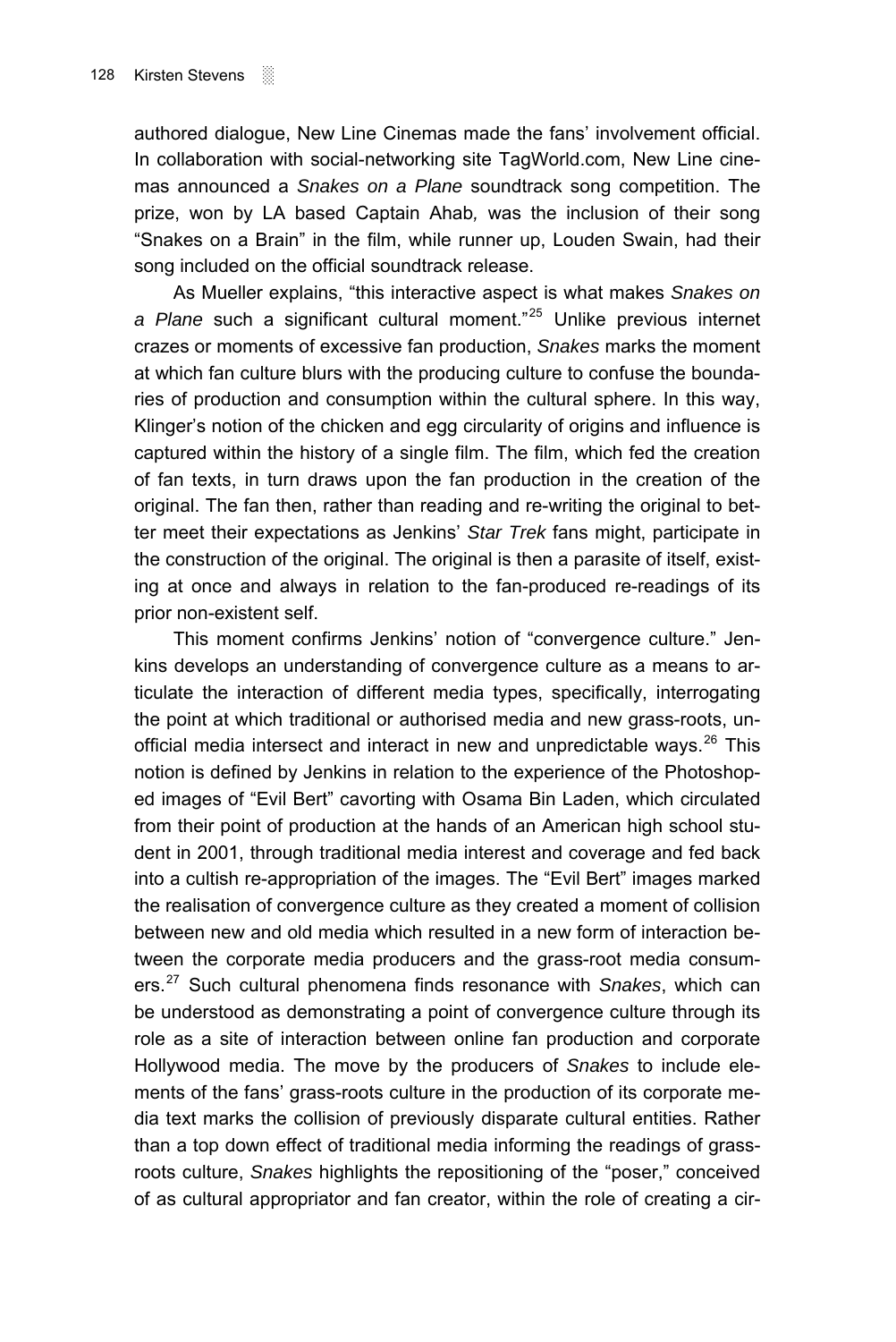cular construction of cultural production. Through incorporating fan culture into the production of the film text, *Snakes* represents a tailor made cult object that conforms to the anticipated readings of its fan community.

The final filmic object of *Snakes on a Plane* can then be understood as revealing a prefabricated cult film. Re-shot and re-made to meet the expectations of a pre-formed cult community, the film itself was guaranteed to meet with an almost text-book cult reading. Rather than an organic cult formation growing up around the completed text, the *Snakes* cult was fashioned by a desire for the object to sustain and complete the cult community. Its cult status is then determined not through a reading of the completed film object, but rather the completed film object is developed in response to an anticipatory cult reading. While objectless, the *Snakes* cult had already cemented itself within the cultural moment through an imagining of a possible filmic text. It required only the film object to fulfil the "possible" and to realise the cult's initial purpose. It is here then that *Snakes* reveals its most interesting evolution in the understanding of the application of the cult label to a particular film object. Rather than demonstrating a film which is classified as cult through consumption, *Snakes* illuminates the possibility to create a cult text through the reference to a pre-arranged cult community; a cult of anticipated reception rather than of a consumerist following.

While the theatrical release of *Snakes* did not meet the expectations raised by pre-release internet hype, the movie only making a mediocre \$15m USD opening weekend, the Box Office results of the film are arguably of less cultural importance than the filmís pre-release experience. In the end, the film itself was an inevitability, more the by-product of the *Snakes*  anticipatory cult rather than the genesis for a cult following itself. Prefabricated through the producersí recourse to fan desires and pre-determined as cult by the construction of a pre-lived experience of fan production, the cinematic "good" and the unique quality of the *Snakes on a Plane* phenomenon lay in its interaction with and inspiration of its fans and the studioís recognition of the fact.

Through the volume, the nature and the interactive quality of the *Snakes on a Plane* fan response, the film not only achieved the endearing fan recognition as "bad", but also marked an evolution of the role of the fan within the valorisation and ultimately propagation of cult film.

## *Monash University*

*keste1@student.monash.edu.au*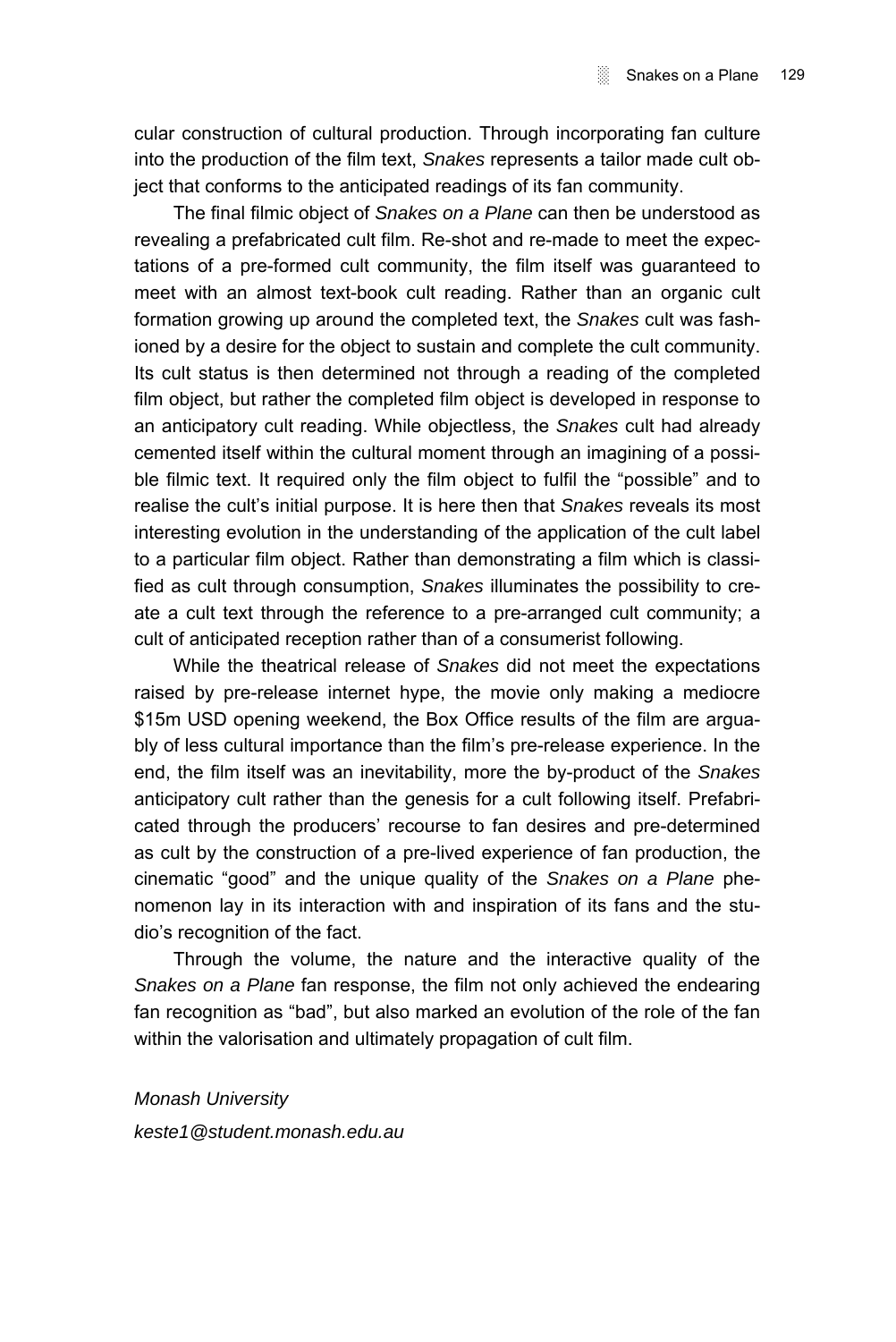## NOTES

- <sup>1</sup> Ernest Mathijs and Xavier Mendik (eds.), The Cult Film Reader, (Berkshire, England: Open University Press, 2008) 20.
- <sup>2</sup> Umberto Eco, "Casablanca: Cult movies and intertextual collage" 1986, reproduced *The Cult Film Reader*, ed. Ernest Mathijs and Xavier Mendik (Berkshire, England: Open University Press, 2008) 67-75.
- $3$  Anne Jerslev, "Semiotics by instinct: 'Cult film' as a signifying practice between film and audienceî 1992, reproduced *The Cult Film Reader*, ed. Ernest Mathijs and Xavier Mendik (Berkshire, England: Open University Press, 2008) 88-99
- <sup>4</sup> Henry Jenkins, Textual Poachers: Television fans and Participatory Culture, (New York, NY: Routledge, 1992)
- 5 Mark Jancovich, Antonio Lazaro Reboll, Julian Stringer and Andy Willis (eds.), *Defining Cult Movies: The cultural politics of oppositional taste*, (Manchester, England: Manchester University Press, 2003) 1
- <sup>6</sup> Andrew Mueller, "The tale of a serpent" The Guardian UK 27 May 2006, date of access: 15 January 2009, <http://www.guardian.co.uk/film/2006/may/27/culture.features>
- 7 Tim Healey, *The World's Worst Movies,* (London: Octopus, 1986) 4
- 8 Mathijs and Mendik, *Cult Film Reader* 15
- 9 Mathijs and Mendik, *Cult Film Reader* 15
- 10 Mathijs and Mendik, *Cult Film Reader* 2-4
- 11 Mathijs and Mendik, *Cult Film Reader* 16
- <sup>12</sup> Josh Friedman, "Snakes on a Motherfucking Plane" *I Find Your Lack of Faith Disturbing* 17 August 2005, date of access: 22 March 2009,
	- <http://hucksblog.blogspot.com/2005/08/snakes-on-motherfucking-plane.html>
- $13$  Friedman, "Snakes"
- $14$  A meme is a cultural item or idea which is transmitted through repetition from one mind to another  $-$  an analogy to the biological transmission of genes.
- 15 Mathijs and Mendik, *Cult Film Reader* 4-6
- 16 Mathijs and Mendik, *Cult Film Reader* 4
- 17 Barbara Klinger, *Beyond the Multiplex: Cinema, New Technologies, and the Home* (Berkeley, CA: University of California Press, 2006) 225
- <sup>18</sup> Klinger, Beyond the Multiplex 213
- <sup>19</sup> Jenkins, Textual Poachers 52
- <sup>20</sup> Klinger, Beyond the Multiplex 213
- <sup>21</sup> Klinger, Beyond the Multiplex 207
- <sup>22</sup> Klinger, Beyond the Multiplex 222